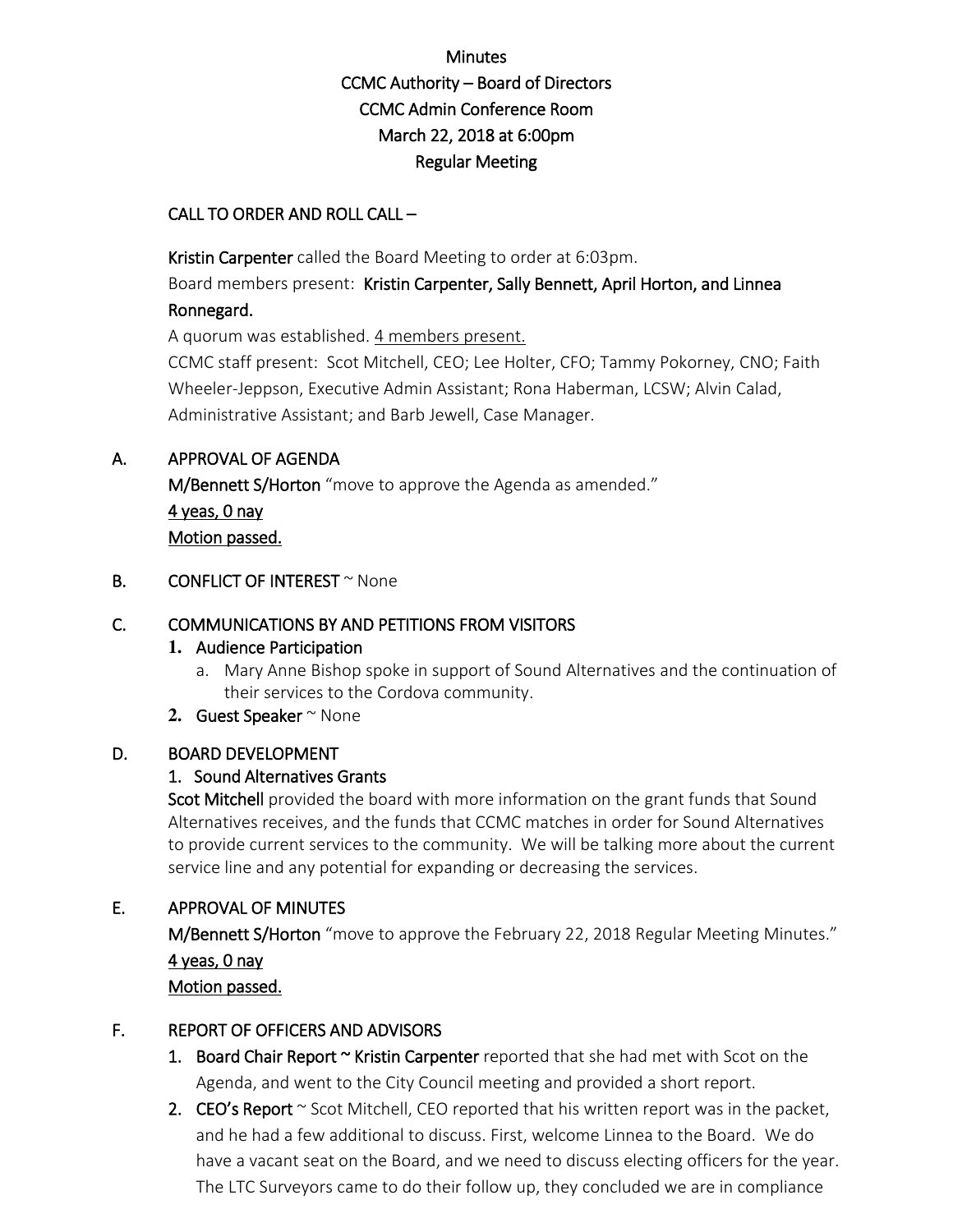with our approved Plans of Correction. Evident was here this week, we have an August 1 go-live date.

The CT scanner repair tech is here this week, there was an issue with the Scanner. And lastly, Scot will be taking Thursday and Friday of next week off.

- 3. Finance Report  $\sim$  Lee Holter, CFO reviewed the January and February Financials with the Board, a few highlights from that report were that Construction in Progress went up, days cash on hand increased from January to February, revenue is above budget, and supplies are above budget due to the acquisition of Cordova Drug inventory.
- 4. Nursing Report  $\sim$  Tammy Pokorney, CNO summarized the Nursing report that was in the packet. A few highlights from the Nursing Department Report were that we have hired three more permanent Nurses. The LTC Census is 10, four Swing beds are occupied. Point Click Care went live for nursing, activity and dietary documentation. Relias will go live on March  $31<sup>st</sup>$  for all staff education.
- 5. Quality Improvement Report  $\sim$  Tammy Pokorney, CNO reported to the board that the Quality Report is in the packet.
- 6. Infection Control Report ~ Tammy Pokorney, CNO reported to the board that the Infection Control Report is in the packet.
- $G.$  CORRESPONDENCE  $\sim$  None

## H. ACTION ITEMS

1. Approve Privileges for Dr. Bradford Fenton, MD M/Bennett S/Horton "move that the CCMC Authority Board of Directors approve the Medical Staff privileges for Dr. Bradford Fenton, MD as requested."

## 4 yeas, 0 nay Motion passed.

2. Approve Privileges for Dr. Mia Galiato, MD

M/Bennett S/Ronnegard "move that the CCMC Authority Board of Directors approve the Medical Staff privileges for Dr. Mia Galiato, MD as requested."

## 4 yeas, 0 nay

## Motion passed.

# 3. Approve Bank of America Resolution

M/Bennett S/Ronnegard "I move to adopt the Resolution of the Cordova Community Medical Center Authority Board of Directors designating the representatives authorized to add or remove a current account holder or authorized contact from Bank of America accounts for Cordova Community Medical Center."

## 4 yeas, 0 nay

## Motion passed.

# I. DISCUSSION ITEMS

# 1. Sound Alternatives Update

Scot Mitchell spoke to the board regarding the current status of Sound Alternatives, potential changes to the services provided to the community, and the possibility of